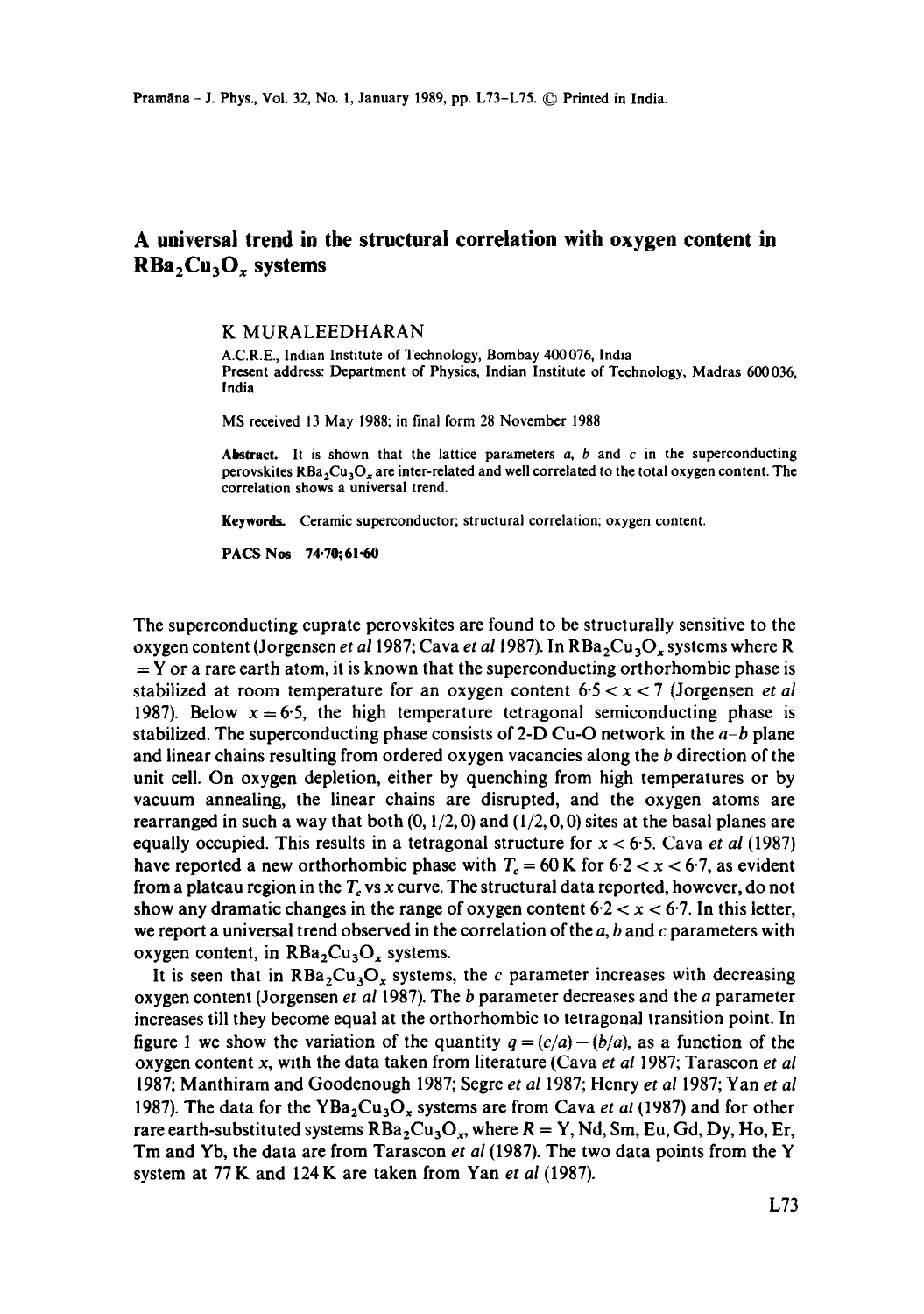

**Figure 1.** Variation of the quantity  $q = (c/a) - (b/a)$ , with oxygen content x in RBa<sub>2</sub>Cu<sub>3</sub>O<sub>x</sub> systems. The data points were collected from various references given. In the case of data from Segre *et al*, the system refers to  $LaBa_{2-y}La_yCu_3O_x$ .

The data for both the orthorhombic and tetragonal systems are plotted on the same figure. It can be easily seen that all the data points fall on a universal curve. (The solid line is only a guide to the eye). The q value initially decreases fast, up to  $x = 6.2$  and then decreases with a different slope till  $x = 7.0$ , and, thereafter, rapidly falls for  $x > 7.0$ . It is noted that the superconducting systems fall in the region  $q < 2.05$  and the 90 K region is limited to  $q \sim 2.03-2.04$ . There are some noticeable deviations also: the two points of the data taken from Manthiram and Goodenough (1987) are farther below the main curve. The lowest point near  $q = 2.0$  is a semiconductor, and that near 2.02 corresponds to  $T_c = 60$  K. The particular sample with large deviation from the main curve had an oxygen content  $x = 6.7$ , but was tetragonal in contrast to the usual observations. It was argued that the low temperature  $(< 780 \text{ C})$  synthesis technique they used could result in the presence of oxygen disorder and immobile peroxide units  $O_2^2$ . One could thus conclude that the oxygen ordering is a crucial parameter determining  $T_c$  in addition to the total oxygen content. It is also to be noted that there is a large scatter in the data points around the main curve, which could result from the variation in the oxygen occupation ratio of(0, 1/2, 0) and (1/2, 0, 0) sites (Jorgensen *et al*  1987), which are unspecified in various samples having, nevertheless, almost the same total oxygen content.

We have plotted the data on  $LaBa_{2-y}La_yCu_3O_x$  system (Segre *et al* 1987) also on the same figure. Even though these systems are expected to show a different behaviour